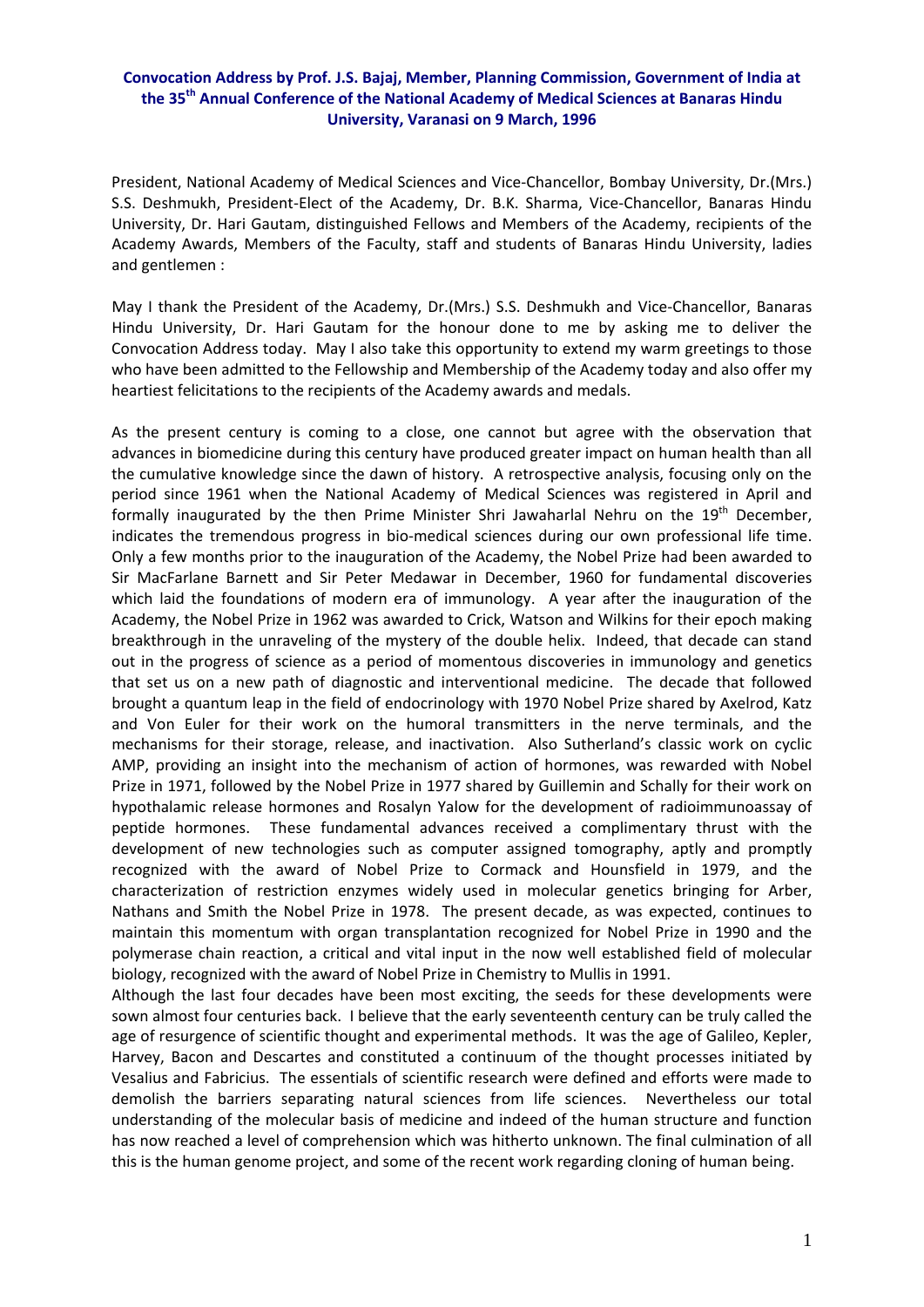Human genome project perhaps epitomizes not only a continuation but possibly culmination of the present phase of technological revolution. We are moving fast towards the twenty‐first century, which may not only usher a new era but possibly a new age, the Aquarian age, where sophisticated technologies including information technologies will enjoy the highest premium and the nations which lag behind may be subjugated by a new technological imperialism. India requires major investments in education, science and technology to establish a leadership role in the emerging new world order.

There are several issues which arise at this juncture but with the time at our disposal, I shall confine myself only to the most pertinent.

Firstly, as one of the main objectives of the Academy was the promotion of knowledge of medical sciences in India and its practical applications to problems of national welfare, how far the Fellows of the Academy have contributed, and can continue to contribute, to these advances and thus to the national self reliance, and how well can they fulfill the hope expressed by Shri Jawahar Lal Nehru at the inaugural function in 1961 when he said :

## *'I hope the Academy would lay stress on the pursuit of research work and simultaneously ensure that high standards were maintained. Research was an inseparable part of any systematic pursuit of knowledge and therefore it is imperative that the quality should be absolutely first class.'*

The second set of questions that arises in my mind as a physician is much more fundamental. How well have we translated the basic advances in bio-medical knowledge into their practical applications to problems of national welfare. As doctors, how far have we succeeded in fulfilling the expectations of the people, and in particular of our patients. Indeed, what are these aspirations? While these are questions related to what I cal microethics, there are equally important issues in the context of macroethics. Broadly, these concern quality and equity of health care. We must remember that quality of health is a multi-dimensional concept : it may be based on individual experience enabling the patients to exercise judgment; it also has a professional and scientific facet which is assessed by the providers of health care; it has an economic dimension which is critically reviewed by the health planners, and it ahs a managerial component which is controlled by the health care managers.

Undoubtedly, every recipient wants nothing but high quality health care. Equally, we as health professionals who provide such care endeavour to respond by ensuring high quality service. These have been, and continue to be the determinants of doctor-patient relationship. However, the health planners and the community as tax payers also want to have value for money. How do we reconcile these seemingly divergent needs and wants? How do we measure quality of health care? What are the available means to improve poor quality of health care or any of its service components? And finally how do we justify allocation of substantial resources for effecting optimization in the quality of health care for a few, at the cost of compromising the access to any health care by many? In simple words, how do we balance the trade‐off between the acceptability of desired quality by an elitist group of paying patients and health professionals vis‐à‐vis the accessibility of a large segment of population to socially supported health services with emphasis on social equity of health care.

May I submit that the present concept of quality as synonymous with technological excellence and therefore resting entirely in the hands of competent professionals cannot and must not take precedence over the perceived needs of the community and a value judgment of patients with regard to the availability of atleast basic health care service, absence of which reflects the inadequacy and inequity in the provision of such services. We must therefore balance the wish list of professionals on one hand and that of the want list of patients, the community and the population on the other.

A natural corollary to this discussion is the question : what is the want list of patients? Do the patients want their treating physicians to be highly skilled technologists connected with the